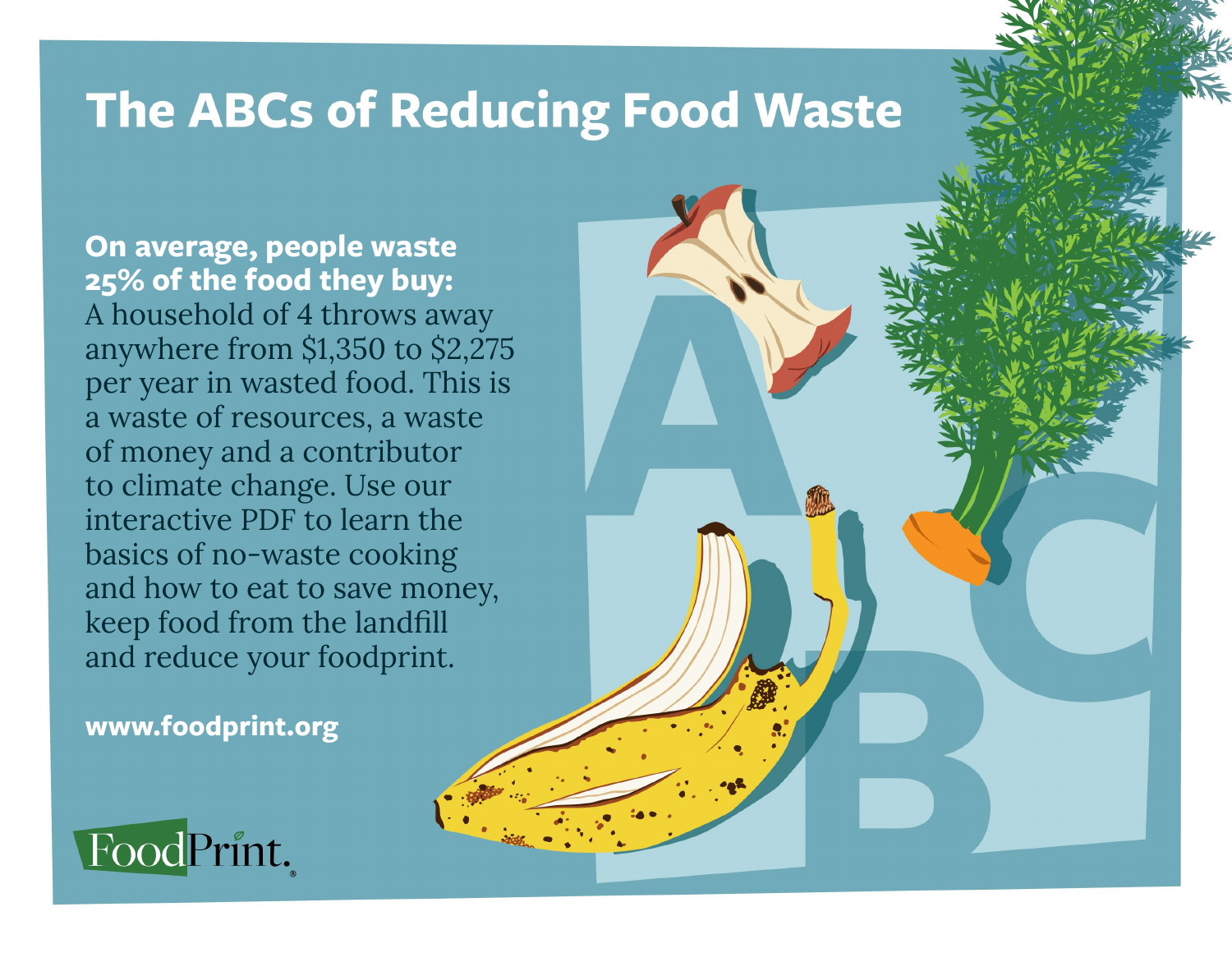| Avoid over buying & skip<br>buying perishable items<br>in bulk. It's not a bargain if<br>you don't eat it all.                                                                 | <b>B</b> is for <b>blanching</b> .<br>Par cook vegetables before<br>freezing to help retain their<br>texture & flavor.                                  | C is for composting<br>food scraps. Get all the<br>info to start a compost<br>bin in our primer.                                                                                              |
|--------------------------------------------------------------------------------------------------------------------------------------------------------------------------------|---------------------------------------------------------------------------------------------------------------------------------------------------------|-----------------------------------------------------------------------------------------------------------------------------------------------------------------------------------------------|
| Don't throw it away!<br>Edible food is often thrown<br>away due to confusion about<br>expiration dates and/or<br>unjustified fear of spoilage.<br>Learn what date labels mean. | E is for ends. Don't overlook<br>the end of your carrot tops<br>(which can be given to dogs<br>as treats) or apple cores<br>(use them to make vinegar). | F is for freezing. Learn the<br>best methods for freezing a<br>bumper crop of produce to<br>enjoy those flavors all year long.                                                                |
| Give extra homegrown fruit<br>& produce to friends, family<br>and coworkers. Or find a<br>local food pantry through<br>AmpleHarvest.org to give it<br>to those most in need.   | H is for storing herbs<br>properly and using<br>them before they turn<br>to mush in the fridge.                                                         | I is for <i>infusion</i> . The stems, peels<br>and extras of ingredients with<br>aromatic flavor - herbs, fruits,<br>vegetables - can be used to create<br>infusions, tinctures and extracts. |
| J is for jamming. Cooking<br>fruit or vegetables down into<br>jam is a good way to preserve<br>items at their peak.                                                            | K is for keeping food fresh.<br>Store food properly and it<br>will last much longer.                                                                    | L is for loving your<br>leftovers. Take the doggy bag<br>from restaurants; turn them<br>into new dishes at home.                                                                              |
|                                                                                                                                                                                |                                                                                                                                                         | M is for meal planning.<br>Go food shopping with a<br>plan so you don't purchase<br>more than you need.                                                                                       |

**FoodPrint. The ABCs of Reducing Food Waste**